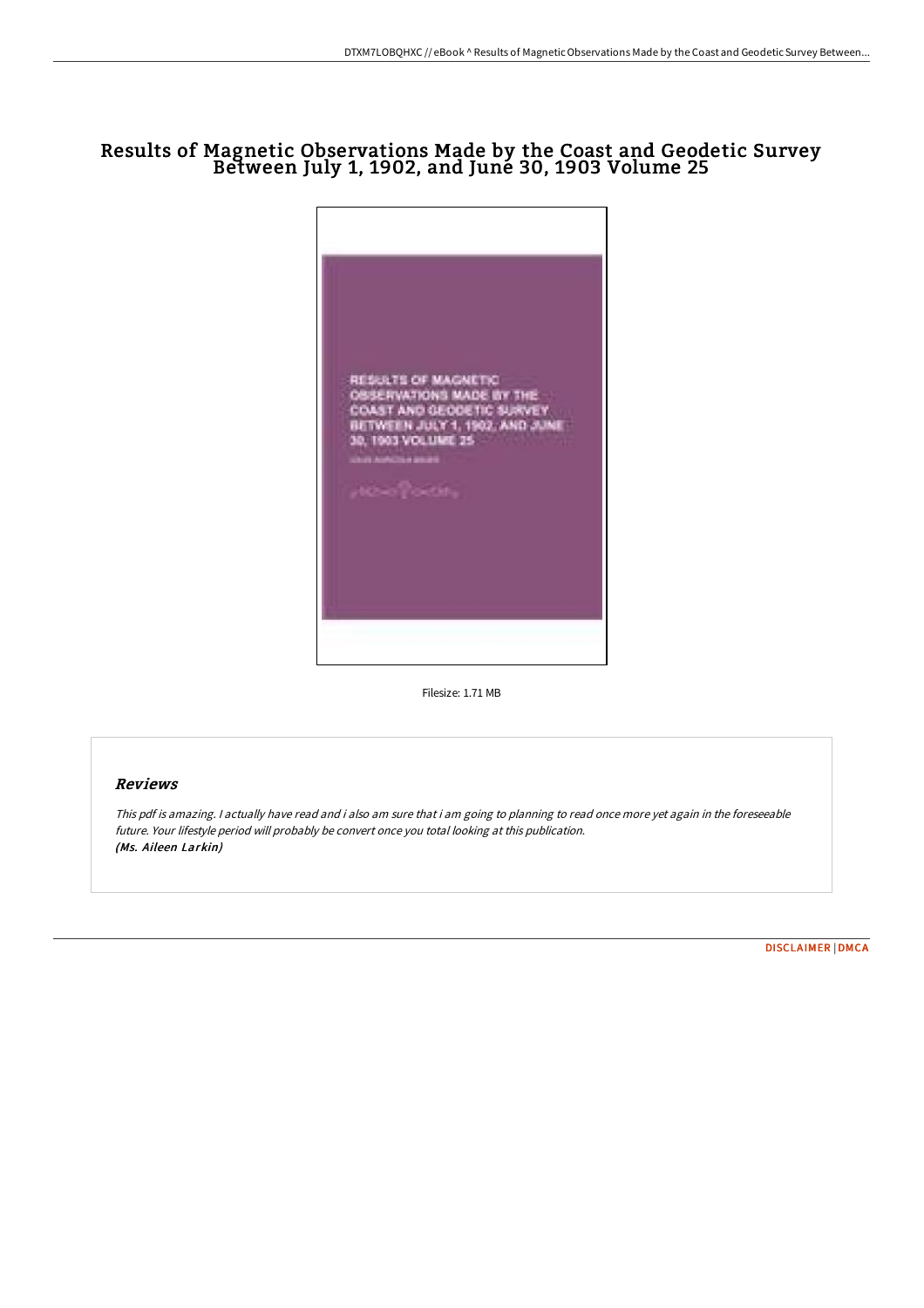## RESULTS OF MAGNETIC OBSERVATIONS MADE BY THE COAST AND GEODETIC SURVEY BETWEEN JULY 1, 1902, AND JUNE 30, 1903 VOLUME 25



Rarebooksclub.com, United States, 2012. Paperback. Book Condition: New. 246 x 189 mm. Language: English . Brand New Book \*\*\*\*\* Print on Demand \*\*\*\*\*.This historic book may have numerous typos and missing text. Purchasers can download a free scanned copy of the original book (without typos) from the publisher. Not indexed. Not illustrated. 1915 Excerpt: .1 inch above the ground, with a magnetic station marker in the top. The following true bearings were determined: o / East gable of residence one-fourth mile distant 18 25.9 east of south North gable of residence 200 yards distant 27 23.9 west of south Baptist Church spire 53 29.2 west of south West gable of lodge hall 69 31.0 west of south Methodist Church spire 79 06.6 west of south Friar Point, Coahoma County.--The station is in the southwestern part of a field belonging to G. E. Rogers, about one-fourth mile southwest from the town s center, and immediately southwest from the ground surrounding Mr. Rogers s house. It is 105.4 feet from the boundary fence to the northwest, 59.5 feet northwest from the west corner of the fence surrounding Mr. Rogers s garden, and 67.2 feet from the boundary fence to the southwest. The station is marked by a limestone post 6 by 6 by 30 inches with a magnetic station marking plate set in the top, which is about 4 inches above the ground. The following true bearings were determined: o / Center of southwest corner of Gazette office (mark), 66 25.5 east of north Top of town water tank 25 39.5 east of north Northwest gable of G. E. Rogers s house 28 59.7 east of north Fulton, Itawamba County.--The station is in the eastern part of a pasture south across the street from the sawmill, and about one-fourth of a mile...

 $\sqrt{m}$ Read Results of [Magnetic](http://www.dailydocs.site/results-of-magnetic-observations-made-by-the-coa-1.html) Observations Made by the Coast and Geodetic Survey Between July 1, 1902, and June 30, 1903 Volume 25 Online

[Download](http://www.dailydocs.site/results-of-magnetic-observations-made-by-the-coa-1.html) PDF Results of Magnetic Observations Made by the Coast and Geodetic Survey Between July 1, 1902, and June 30, 1903 Volume 25